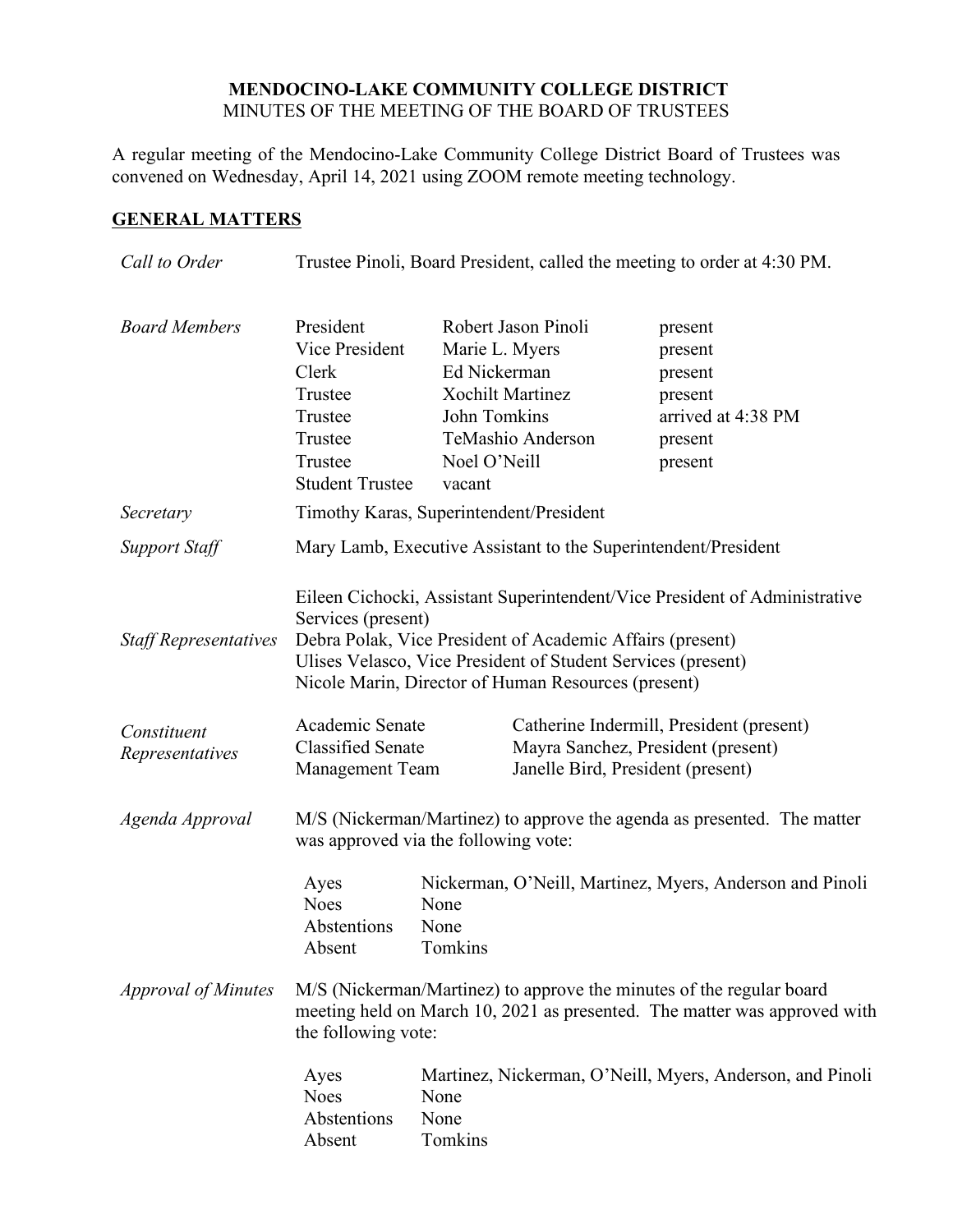*Public Comment on Closed Session Items* There were no comments made on closed session items.

#### **CLOSED SESSION**

The Board adjourned to Closed Session at 4:33 PM with Board President Pinoli stating items 2.1, 2.2 and 2.3 would be discussed in closed session.

#### **OPEN SESSION**

*Report of Action Taken in Closed Session* The Board returned to open session at 5:08 PM with Board President Pinoli reporting there was no action taken in closed session.

*Big Picture – The Relationship between Mendocino County Office of Education and Mendocino College*

*Public Comments* There were no comments from the public at this time.

Mendocino County Superintendent of Schools Michelle Hutchins, Associate Superintendent Kim Kern and Assistant Superintendent Becky Jeffries Assistant Superintendent presented information on the relationship between the Mendocino County Office of Education and Mendocino College.

For many years, the Mendocino County Office of Education was responsible for vocational education throughout the county. This training was completed through the Regional Occupation Program (ROP). In the 2013/14 year, the Governor changed the funding and administrative power, gave those responsibilities to the various high schools in the district and dismantled the previous programs. The high schools in the District are 100% in charge of their own career technical education.

In 2014/15, Mendocino County Office of Education (MCOE) joined with six other county offices to form the Northern California Career Pathways Alliance (NCCPA) which then applied for and received a four year grant to support a regional work-based learning model and assisted with implementation of specific CTE pathways.

In 2017, MCOE gave the remaining CTE reserve funds back to the school districts in Mendocino County. Most of these districts used the funds to apply for annual state CTE Local Education Agency (LEA) grants. The regional grant that was previously in place at MCOE was then moved to the Sonoma County Office of Education.

MCOE and Mendocino College took big steps to try and fill the gap left in funding but we floundered due to a lack of Workforce Development at the County level.

MCOE supports local education agencies countywide by providing administrators with technical assistance for Career Technical Education (CTE) grant writing and reporting. MCOE also provides professional development to district LEAs and on site CTE staff for CTE implementation.

MCOE advocates for LEAs at local, regional, state and federal educational communications and events but it is important for the Board of Supervisors to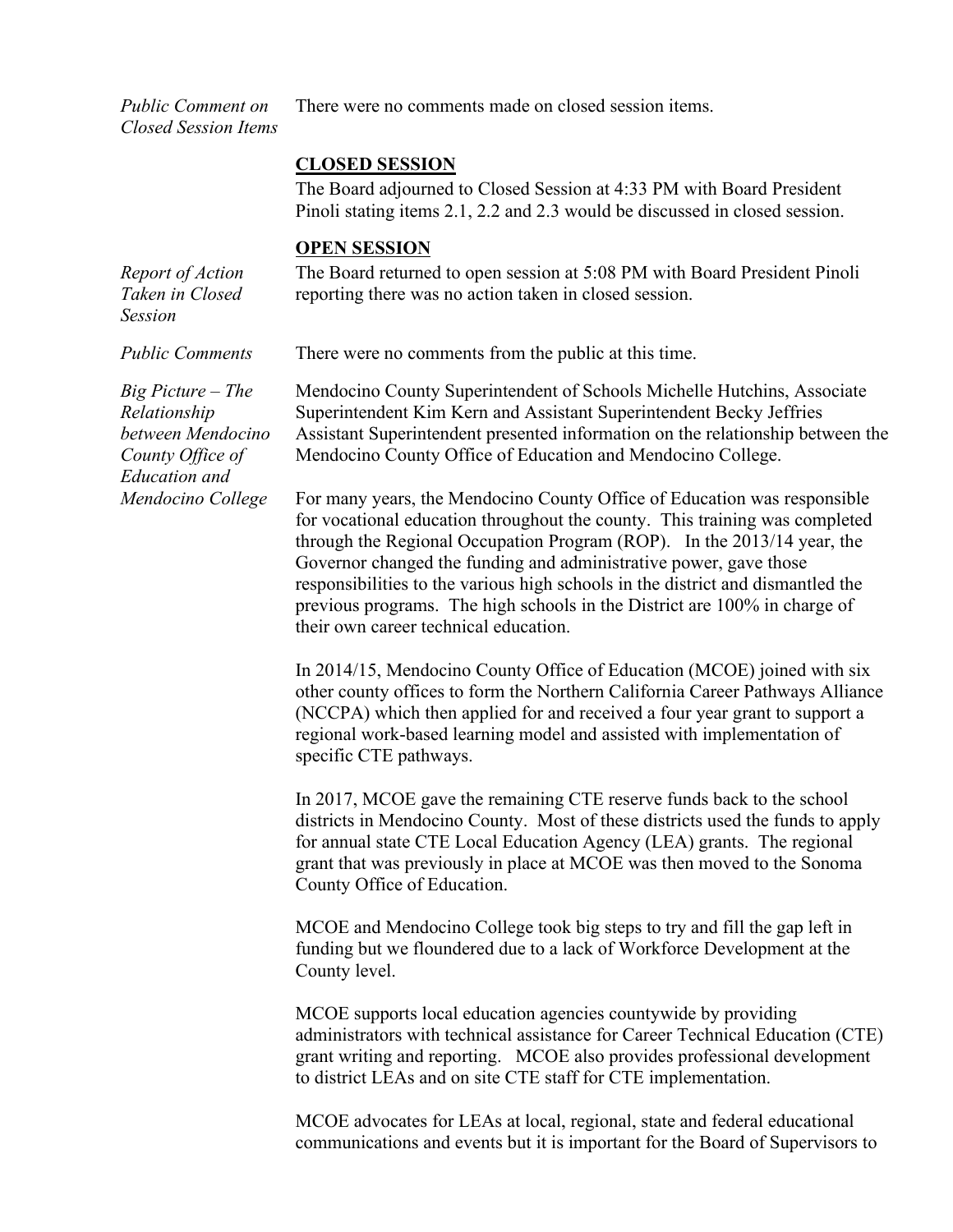link their other Workforce Development partners with those in the K-14 sector.

There are several ways Mendocino College and Mendocino County Office of Education are working together. These include:

- MCOE's K-12 Pathway Coordinator Specialist is the CCCO's regional representative for district for all 16 LEAs (Mendocino County plus the western half of Lake County) in the college district. The goal is to support and increase the transition of CTE graduates into MC CTE programs.
- MCOE's Workforce Development Coordinator is on Mendocino College's Extended Opportunity Programs and Support (EOPS) board. The goal is to financially assist and provide supportive services to economically disadvantaged students in order to help them complete credit bearing courses on time.
- MCOE's Special Project Coordinator is a member of the Counselors and Advisors Network. She also coordinates with Antonio Lopez and Ulises Velasco to support various K-12 articulation projects with Mendocino College.

In addition, the two entities work together to make sure the various grant parameters are met. These include:

- As part of CTE funding, LEAs are required to have signed at least one Dual Enrollment or Articulated CTE pathway to be eligible for supplemental grants. MCOE provides K-12 LEA partners technical assistance with all aspects of these grant requirements.
- Both MCOE and Mendocino College participate in the Mendocino Lake Adult Career Education (ML ACE) – a post-secondary CTE consortium whose goal is to provide adults in our region seamless and integrated educational and career pathways and services.

Possible future MCOE/Mendocino College collaborative projects include:

- Hold some joint dual enrollment and articulation workshops. Mendocino College has been excellent at working to create those type of courses for our students.
- Help us to create an annual CTE meeting or event for K12  $\&$ Postsecondary CTE teachers to gather by industry and review curriculum.
- Join MCOE in their 21/22 CTEIG grant application in establishing an effective and sustainable countywide Work Based Learning (WBL) structure for LEAs

### **PRESIDENT AND ADMINISTRATION REPORT**

A written report was presented by Superintendent/President Karas who added the following information: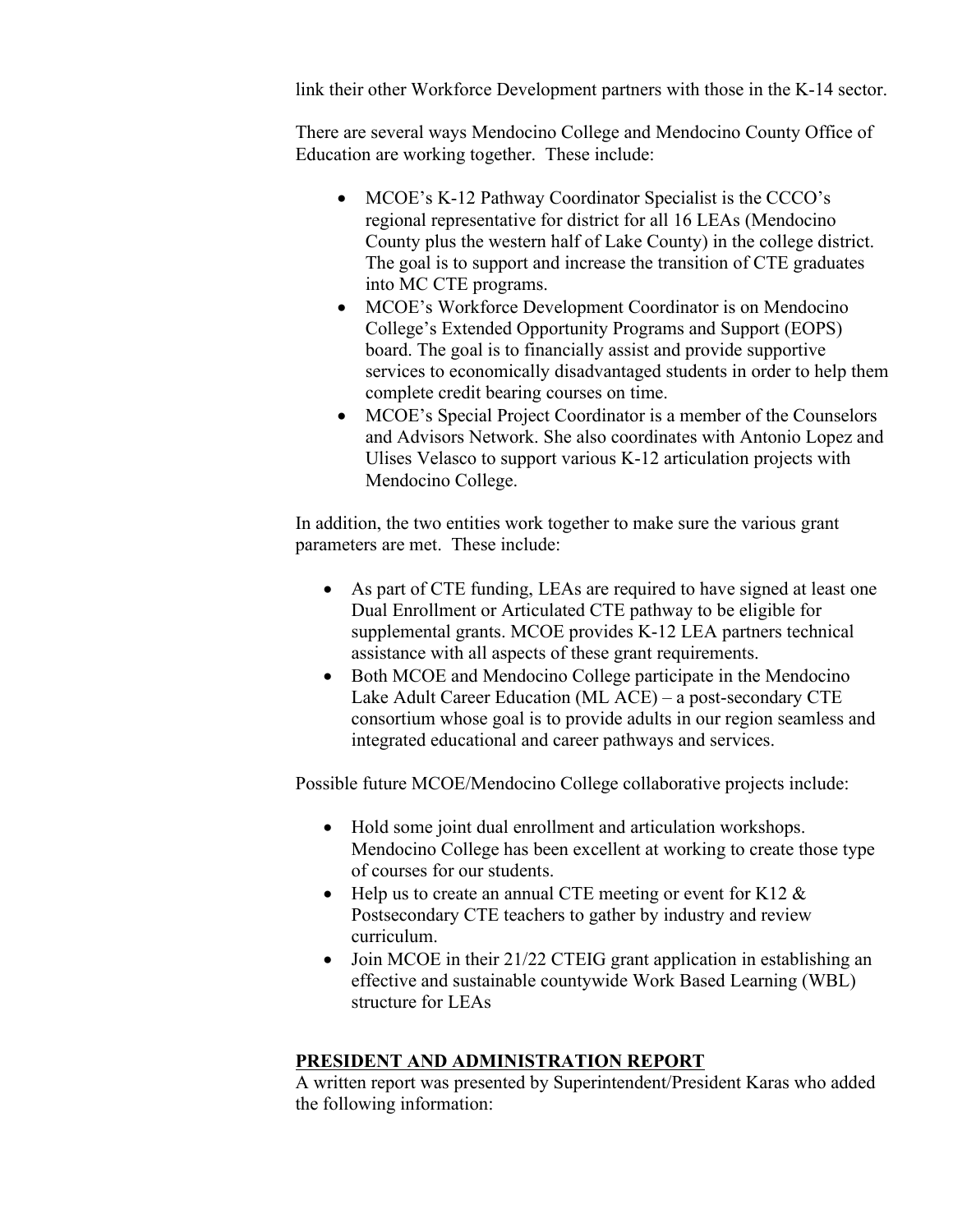Currently the college spring plant sale is underway and is taking place online. Orders can be made using the link provided.

We recently received news from the state that our MESA application has been approved and funded for another three (3) years.

### **CONSENT AGENDA**

M/S (Myers/Martinez) Board of Trustees does hereby approve the Consent Agenda as presented. The consent agenda was approved with the following vote:

| Ayes             | Martinez, Nickerman, Myers, Anderson, O'Neill, Tomkins, |
|------------------|---------------------------------------------------------|
|                  | and Pinoli                                              |
| <b>Noes</b>      | <b>None</b>                                             |
| Abstentions None |                                                         |
| Absent           | <b>None</b>                                             |

Items with an asterisk \* were approved by one motion as the Consent Agenda.

### **Personnel**

*Consideration to approve Personnel List – Short Term Non-Continuing Employees* \*RESOLVED, That the Mendocino-Lake Community College District Board of Trustees does hereby ratify the employment of the short-term noncontinuing (STNC) employees as submitted and presented at the meeting pending receipt of all necessary employment eligibility requirements. *Consideration to approve personnel List – Part-Time Faculty* \*RESOLVED, That the Mendocino-Lake Community College District Board of Trustees does hereby approve the employment of the Part-Time Faculty for the Spring 2021 semester as presented pending receipt of all necessary employment eligibility requirements. *Consideration to approve Employment – Classified – Amended Start Date* \*RESOLVED, That the Mendocino-Lake Community College District Board of Trustees hereby employs Roberto Renteria, EOPS/CARE Coordinator effective May 1, 2021 pending receipt of all necessary employment eligibility requirements. *Consideration to approve Working Out Of Class Compensation* \*RESOLVED, That the Mendocino-Lake Community College District Board of Trustees hereby approves the Working Out of Class Compensation for Machiko Shimada as presented. *Consideration of Four Ten-Hour Day Work Week* \*RESOLVED, That the Mendocino-Lake Community College District Board of Trustees hereby agree to and authorize the signing of the attached agreement with the Classified employee unit, MLCCCBU, regarding working four tenhour days from 5/31/21 through 7/30/21. *Consideration to receive Mendocino-* \*RESOLVED, That the Mendocino-Lake Community College District Board of Trustees hereby receives the initial 2021/22 collective bargaining proposal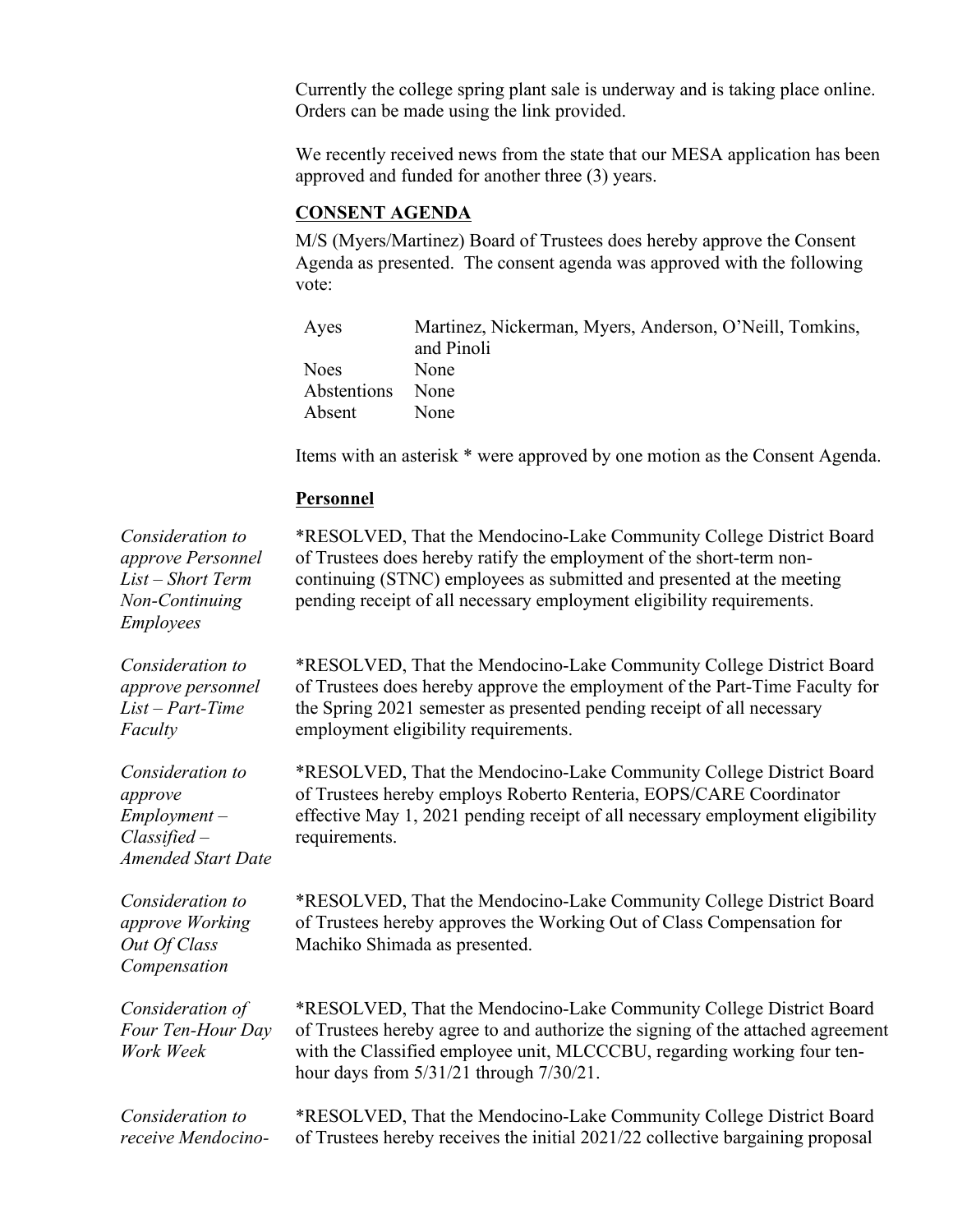*Lake Community College Classified Bargaining Unit/SEIU (MLCCCBU) Local 1021, 2021/22 Successor Contract Reopeners*

*Consideration to approve Mendocino-Lake Community College District 2021/22 Successor Reopeners to Mendocino-Lake Community College Classified Bargaining Unit/SEIU (MLCCCBU) Local 1021*

*Consideration to receive Mendocino College Federation of Teachers (AFT/CFT Local 6322) 2022/23 Contract Reopeners*

*Consideration to approve Mendocino-Lake Community College District Contract Reopeners to Mendocino College Federation of Teachers (AFT/CFT Local 6322), 2021/22*

*Consideration to receive Mendocino Part-Time Faculty Association (MPFA/CCA/CTA/N EA), 2022/23 Contract Reopener*

form the Mendocino-Lake Community College Classified Bargaining Unit (MLCCCBU) and directs the Superintendent/President to receive public comments to this proposal prior to the May Board meeting.

\*RESOLVED, That the Mendocino-Lake Community College District Board of Trustees hereby presents the District's initial 2021/22 successor contract collective bargaining proposal to Mendocino-Lake Community College Classified Bargaining Unit/SEIU, Local 1021 (MLCCCBU), and directs the Superintendent/President to receive related public comments prior to the May Board meeting.

\*RESOLVED, That the Mendocino-Lake Community College District Board of Trustees hereby receives the reopener 2022/23 collective bargaining proposal form the Mendocino College Federation of Teachers and directs the Superintendent/President to receive related public comments prior to the May Board meeting.

\*RESOLVED, That the Mendocino-Lake Community College District Board of Trustees hereby receives the initial 2022/23 reopener collective bargaining proposal from Mendocino-Lake Community College District and directs the Superintendent/President to receive related public comments prior to the May Board meeting.

\*RESOLVED, That the Mendocino-Lake Community College District Board of Trustees hereby receives the initial 2022/23 collective bargaining proposal from the Mendocino Part-Time Faculty Association and directs the Superintendent/President to receive related public comments prior to the May Board meeting.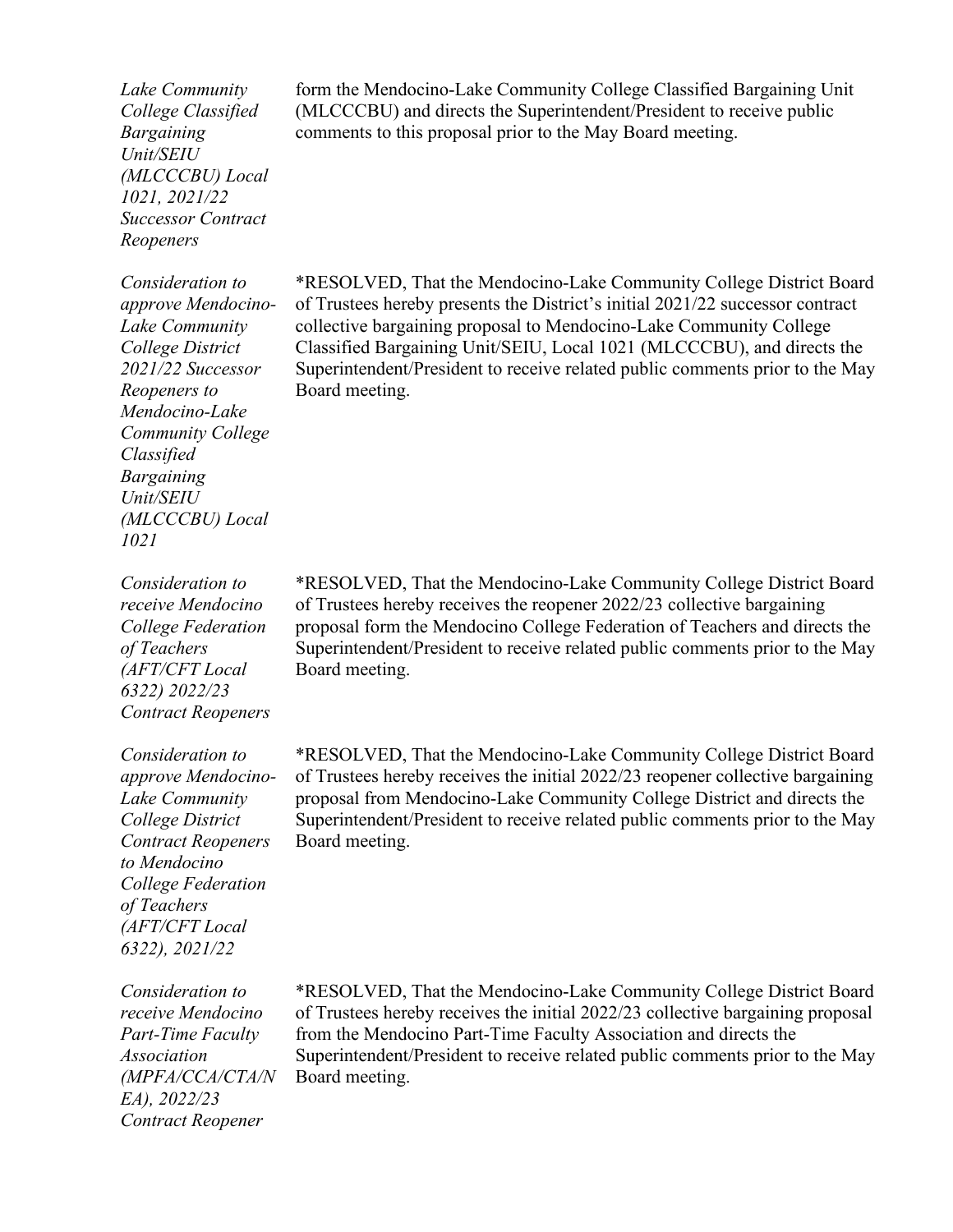*Consideration to approve Mendocino-Lake Community College District Contract Reopeners to Mendocino Part-Time Faculty Association (MPFA/CCA/CTA/ NEA), 2022/2023*

\*RESOLVED, That the Mendocino-Lake Community College District Board of Trustees hereby receives the initial 2022/23 reopener collective bargaining proposal from Mendocino-Lake Community College District and directs the Superintendent/President to receive related public comments prior to the May Board meeting.

\*RESOLVED, That the Mendocino-Lake Community College District Board of Trustees hereby agree to and authorize the signing of the attached agreement with the Part-Time Faculty employee unit, MPFA, regarding one-time, offschedule stipend compensation in the amount of \$500.00.

\*RESOLVED, That the Mendocino-Lake Community College District Board of Trustees hereby agree to and authorize the signing of the attached agreement with the Classified employee unit, SEIU, regarding one-time, off-schedule stipend compensation in the amount of \$500.00.

\*RESOLVED, That the Mendocino-Lake Community College District Board of Trustees hereby agree to and authorize the signing of the attached agreement with the Management Team employee unit, regarding one-time, off-schedule stipend compensation in the amount of \$500.00.

\*RESOLVED, That the Mendocino-Lake Community College District Board of Trustees hereby agree to and authorize the one-time, off-schedule stipend compensation to the President and Vice Presidents in the amount of \$500.00.

*Consideration of One-Time, Off-Schedule Stipend –* \*RESOLVED, That the Mendocino-Lake Community College District Board of Trustees hereby agree to and authorize the signing of the attached agreement

*One-Time, Off-Schedule Stipend – Mendocino Part-Time Faculty Association (CCA/CTA/NEA) ("MPFA")*

*Consideration of One-Time, Off-*

*Consideration of* 

*Schedule Stipend – Service Employees International Union Local 1021 ("SEIU") Consideration of* 

*One-Time, Off-Schedule Stipend – The Management Team of Mendocino-Lake Community College District (Managers/Supervis ors/Confidential)*

*Consideration of One-Time, Off-Schedule Stipend – Independently Adjusted Contract Employees (President and Vice Presidents)*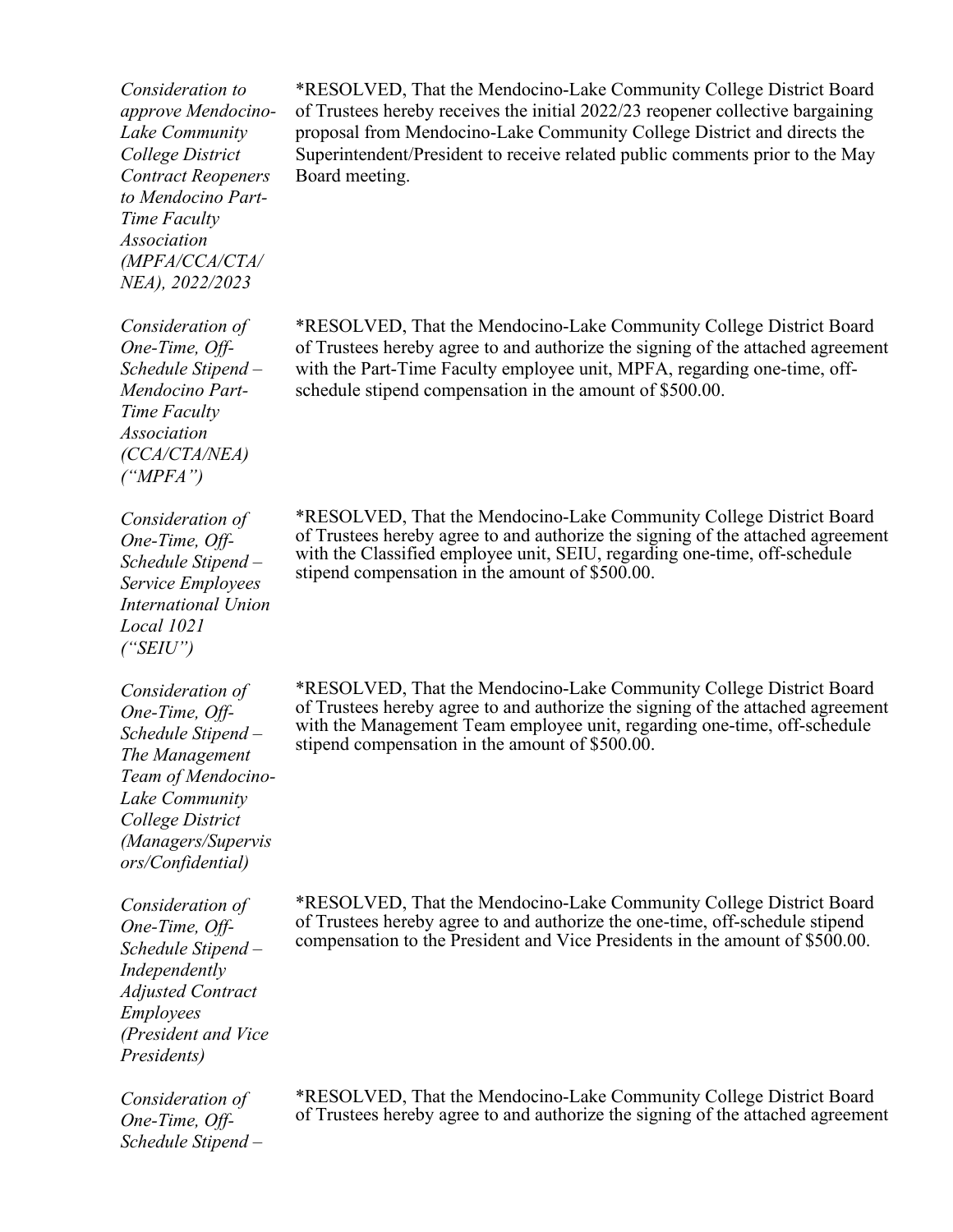*Mendocino College Federation of Teachers (AFT/CFT) ("MCFT")*

with the Full-Time Faculty employee unit, MCFT, regarding one-time, offschedule stipend compensation in the amount of \$500.00.

# **Other Items**

| Fiscal Report as of<br>February 28, 2021        | *RESOLVED, That the Mendocino-Lake Community College District Board<br>of Trustees hereby accept the fiscal report as of February 28, 2021 as<br>presented.                                                                                                                                                                                            |                                                                      |  |  |
|-------------------------------------------------|--------------------------------------------------------------------------------------------------------------------------------------------------------------------------------------------------------------------------------------------------------------------------------------------------------------------------------------------------------|----------------------------------------------------------------------|--|--|
| Donation                                        | *RESOLVED, That the Mendocino-Lake Community College District Board<br>of Trustees hereby accepts the donation to Mendocino College by Sue Mason.                                                                                                                                                                                                      |                                                                      |  |  |
|                                                 | <b>ACTION ITEMS</b>                                                                                                                                                                                                                                                                                                                                    |                                                                      |  |  |
| 2020/21 April<br><b>Revised Budget</b>          | After review and discussion, the board took the following action:                                                                                                                                                                                                                                                                                      |                                                                      |  |  |
|                                                 | M/S (Tomkins/Nickerman) that the Mendocino-Lake Community College<br>District Board of Trustees hereby adopt the proposed 2020/21 April Revised<br>Budget as presented and shown on Attachments A-1 through I with the<br>following vote:                                                                                                              |                                                                      |  |  |
|                                                 | Ayes                                                                                                                                                                                                                                                                                                                                                   | Martinez, Nickerman, Myers, Anderson, O'Neill, Tomkins<br>and Pinoli |  |  |
|                                                 | <b>Noes</b>                                                                                                                                                                                                                                                                                                                                            | None                                                                 |  |  |
|                                                 | Abstentions                                                                                                                                                                                                                                                                                                                                            | None                                                                 |  |  |
|                                                 | Absent                                                                                                                                                                                                                                                                                                                                                 | None                                                                 |  |  |
| Contracts and<br>$A$ greements $-$              | After reviewing the information, the board took the following action:                                                                                                                                                                                                                                                                                  |                                                                      |  |  |
| Quarterly<br>Ratification                       | M/S (Tomkins/Martinez) that the Mendocino-Lake Community College<br>District Board of Trustees hereby ratify the contracts and agreements as<br>provided on the attached compilation with the following vote:                                                                                                                                          |                                                                      |  |  |
|                                                 | Ayes                                                                                                                                                                                                                                                                                                                                                   | Martinez, Nickerman, Myers, Anderson, O'Neill, Tomkins<br>and Pinoli |  |  |
|                                                 | <b>Noes</b>                                                                                                                                                                                                                                                                                                                                            | None                                                                 |  |  |
|                                                 | Abstentions                                                                                                                                                                                                                                                                                                                                            | None                                                                 |  |  |
|                                                 | Absent                                                                                                                                                                                                                                                                                                                                                 | None                                                                 |  |  |
| Awarding of Audit<br><b>Contract for Fiscal</b> | After review and discussion, the board took the following action:                                                                                                                                                                                                                                                                                      |                                                                      |  |  |
| Year ending June<br>30, 2021                    | M/S (Myers/O'Neal) that the Mendocino-Lake Community College District<br>Board of Trustees does hereby award the audit contract for the fiscal year<br>ending June 30, 2021 at a price of \$36,774/District and \$8,408/Foundation to<br>the Certified Public Accounting firm Cossolias, Wilson, Dominquez, Leavitt<br>(CWDL) with the following vote: |                                                                      |  |  |
|                                                 | Ayes                                                                                                                                                                                                                                                                                                                                                   | Martinez, Nickerman, Myers, Anderson, O'Neill, Tomkins<br>and Pinoli |  |  |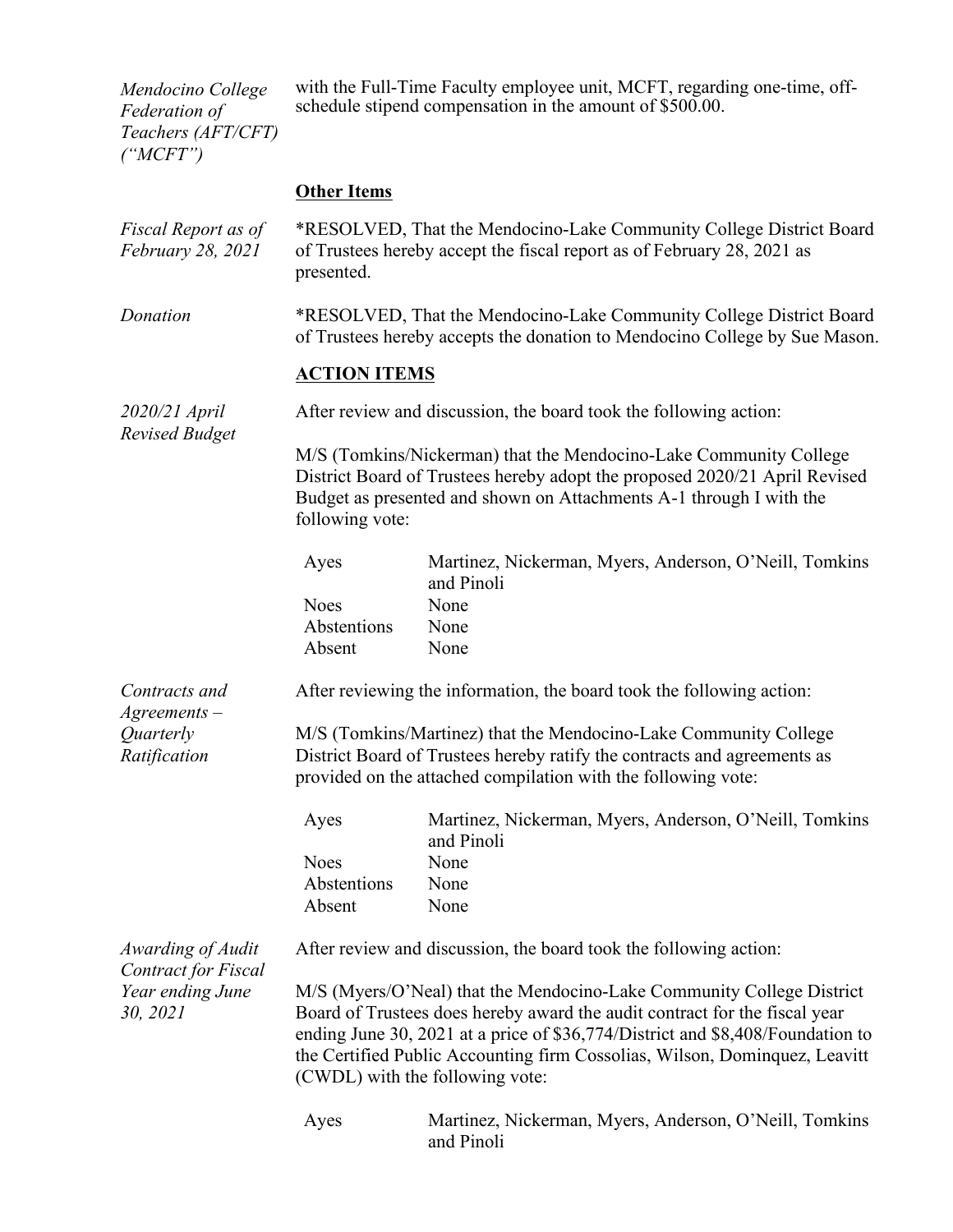|                                                                       | <b>Noes</b><br>Abstentions<br>Absent                                                                                                                                                                                                                      | None<br>None<br>None                                                 |  |  |
|-----------------------------------------------------------------------|-----------------------------------------------------------------------------------------------------------------------------------------------------------------------------------------------------------------------------------------------------------|----------------------------------------------------------------------|--|--|
| <b>Board Policy</b><br>Additions and<br>Revisions - Second<br>Reading | After reviewing the information presented and discussion, the board took the<br>following action:                                                                                                                                                         |                                                                      |  |  |
|                                                                       | M/S (Martinez/Tomkins) that the Mendocino-Lake Community College<br>District Board of Trustees does hereby adopt the additions and/or revisions to<br>Board Policy 3433, Board Policy 7120 and Board Policy 7250 as presented<br>with the following vote: |                                                                      |  |  |
|                                                                       | Ayes                                                                                                                                                                                                                                                      | Martinez, Nickerman, Myers, Anderson, O'Neill, Tomkins<br>and Pinoli |  |  |
|                                                                       | <b>Noes</b>                                                                                                                                                                                                                                               | None                                                                 |  |  |
|                                                                       | Abstentions                                                                                                                                                                                                                                               | None                                                                 |  |  |
|                                                                       | Absent                                                                                                                                                                                                                                                    | None                                                                 |  |  |
| <b>Board Policy</b><br>Deletions - Second<br>Reading                  | After reviewing the information presented and discussion, the board took the<br>following action:                                                                                                                                                         |                                                                      |  |  |
|                                                                       | M/S (Myers/Martinez) that the Mendocino-Lake Community College District<br>Board of Trustees does hereby approve deletion of Board Policy 705 and<br>Board Policy 720 as presented with the following vote:                                               |                                                                      |  |  |
|                                                                       | Ayes                                                                                                                                                                                                                                                      | Martinez, Nickerman, Myers, Anderson, O'Neill, Tomkins<br>and Pinoli |  |  |
|                                                                       | <b>Noes</b><br>Abstentions<br>Absent                                                                                                                                                                                                                      | None<br>None<br>None                                                 |  |  |
|                                                                       | <b>INFORMATIONAL REPORTS</b>                                                                                                                                                                                                                              |                                                                      |  |  |
| Mendocino College<br>Foundation, Inc.                                 | A written report was submitted by the Mendocino College Foundation staff.                                                                                                                                                                                 |                                                                      |  |  |
| <b>Constituents Group</b><br>Reports                                  | <b>Academic Senate</b><br>A written report was submitted by Academic Senate President Indermill who<br>stated she had nothing to add.                                                                                                                     |                                                                      |  |  |
|                                                                       | <b>Classified Senate</b><br>A written report was submitted by Classified Senate President Mayra Sanchez<br>who stated she had nothing to add.                                                                                                             |                                                                      |  |  |
|                                                                       | <b>Management Team</b><br>A written report was submitted by Management Team President Janelle Bird<br>who had nothing to add.                                                                                                                             |                                                                      |  |  |
| <b>Board Policy</b><br>Additions and<br><b>Revisions</b> - First      | Board policy 2355 – Decorum; Board Policy 7110 – Delegation of Authority;<br>Board Policy 7130 - Compensation; Board Policy 7140 Collective Bargaining;<br>and Board Policy 7220– Faculty Service Areas were presented for review.                        |                                                                      |  |  |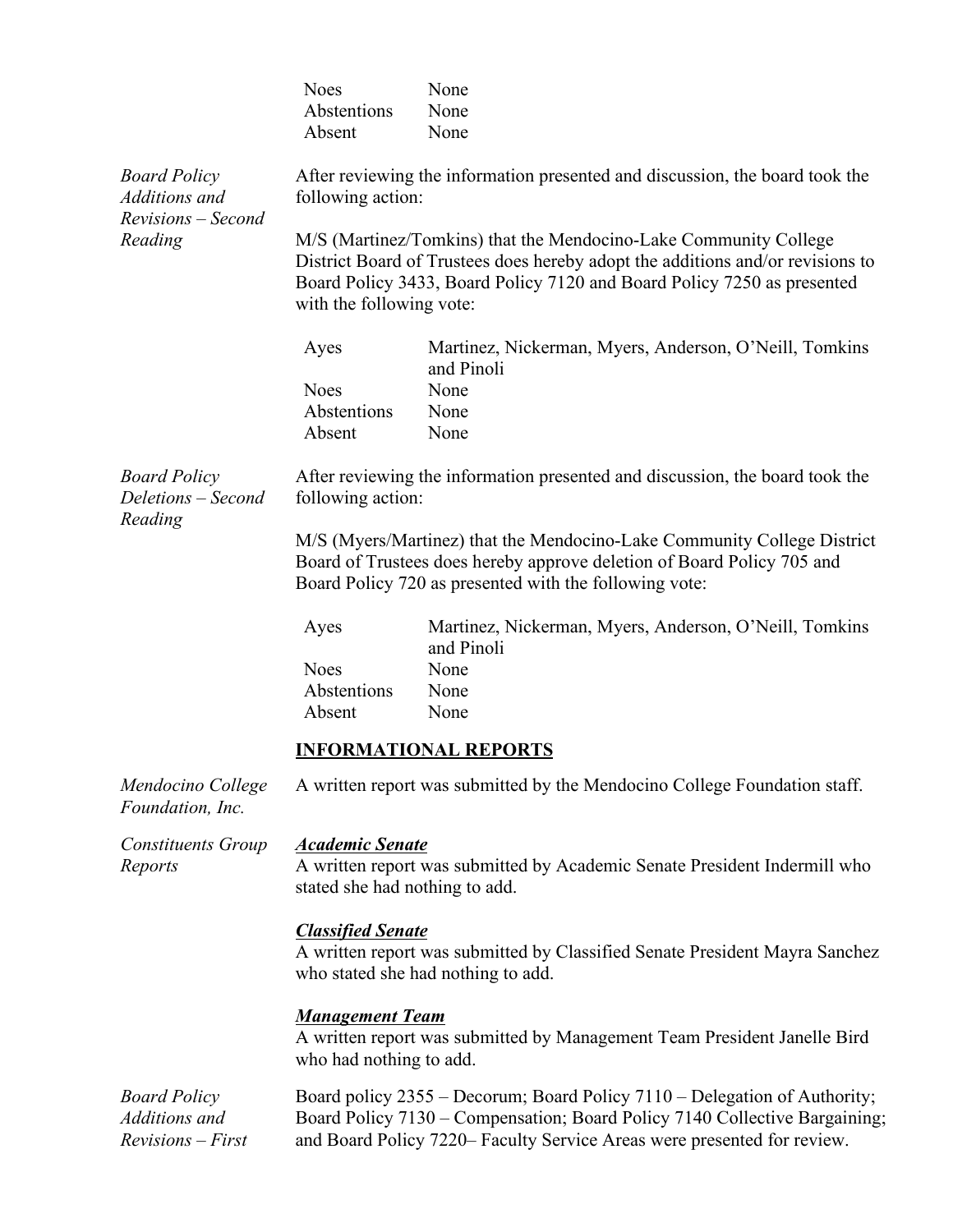| Reading                | Discussion and/or adoption of these policies will take place at the May 2021<br>board meeting.                                                                                                                                                                                                                                                                                                                                                                                                                                                                                                                                                                                                                                                                      |  |  |  |
|------------------------|---------------------------------------------------------------------------------------------------------------------------------------------------------------------------------------------------------------------------------------------------------------------------------------------------------------------------------------------------------------------------------------------------------------------------------------------------------------------------------------------------------------------------------------------------------------------------------------------------------------------------------------------------------------------------------------------------------------------------------------------------------------------|--|--|--|
|                        | <b>TRUSTEE COMMUNICATION</b>                                                                                                                                                                                                                                                                                                                                                                                                                                                                                                                                                                                                                                                                                                                                        |  |  |  |
| <b>Trustee Reports</b> | Trustees commented orally on their recent college-related activities.                                                                                                                                                                                                                                                                                                                                                                                                                                                                                                                                                                                                                                                                                               |  |  |  |
|                        | Trustee Anderson thanked everyone for continuing to move forward and it is<br>very good news to hear about the MESA program approval.                                                                                                                                                                                                                                                                                                                                                                                                                                                                                                                                                                                                                               |  |  |  |
|                        | Trustee Martinez thanked everyone for all the good work happening and it's<br>great news about the MESA program.                                                                                                                                                                                                                                                                                                                                                                                                                                                                                                                                                                                                                                                    |  |  |  |
|                        | Trustee Myers expressed her thanks to everyone for all their hard work.                                                                                                                                                                                                                                                                                                                                                                                                                                                                                                                                                                                                                                                                                             |  |  |  |
|                        | Trustee Nickerman stated we need to keep our eye on Covelo and look at<br>offering other programs in that area.                                                                                                                                                                                                                                                                                                                                                                                                                                                                                                                                                                                                                                                     |  |  |  |
|                        | Trustee O'Neill acknowledged all the hard work of the staff and the trustees.                                                                                                                                                                                                                                                                                                                                                                                                                                                                                                                                                                                                                                                                                       |  |  |  |
|                        | Trustee Tomkins reminded everyone about the scholarship presentation which<br>will be held virtually on May $1st$ from 6-8.                                                                                                                                                                                                                                                                                                                                                                                                                                                                                                                                                                                                                                         |  |  |  |
|                        | Trustee Pinoli thanked everyone for their continued hard work. We are now<br>into this virtual meeting for over a year. The good news is the trustees should<br>be able to reconvene in the board room possibly in September and could also<br>include a digital component. With that being said, historically our September<br>meeting would be at the Coast Center. Action will be taken in August so it<br>happens in Ukiah if we are allowed to hold the meeting in person.                                                                                                                                                                                                                                                                                     |  |  |  |
| Future Agenda Items    | The current list of future agenda items includes the following with additional<br>comments from members of the Board of Trustees:                                                                                                                                                                                                                                                                                                                                                                                                                                                                                                                                                                                                                                   |  |  |  |
|                        | Diversity training for Board members – Trustee Martinez requested this<br>$\bullet$<br>item and feels it needs to be either a workshop or special meeting. It<br>should not be a lecture but more of a reflection and participation by<br>members of the board. For this reason, she feels it needs to be when we are<br>once again able to meet in person.<br>Essential needs for Trustee onboarding<br>$\bullet$<br>Outreach to the community and the various tribes<br>$\bullet$<br>A workshop or presentation on the next phase plans for the three centers<br>A big picture presentation similar to the presentation with the Lake County<br>Superintendent of Schools.<br>May will be a presentation from Minerva on student success and<br>achievement data. |  |  |  |
| Adjournment            | With agenda business concluded, Board President Pinoli declared the meeting<br>adjourned at 6:24 PM.                                                                                                                                                                                                                                                                                                                                                                                                                                                                                                                                                                                                                                                                |  |  |  |